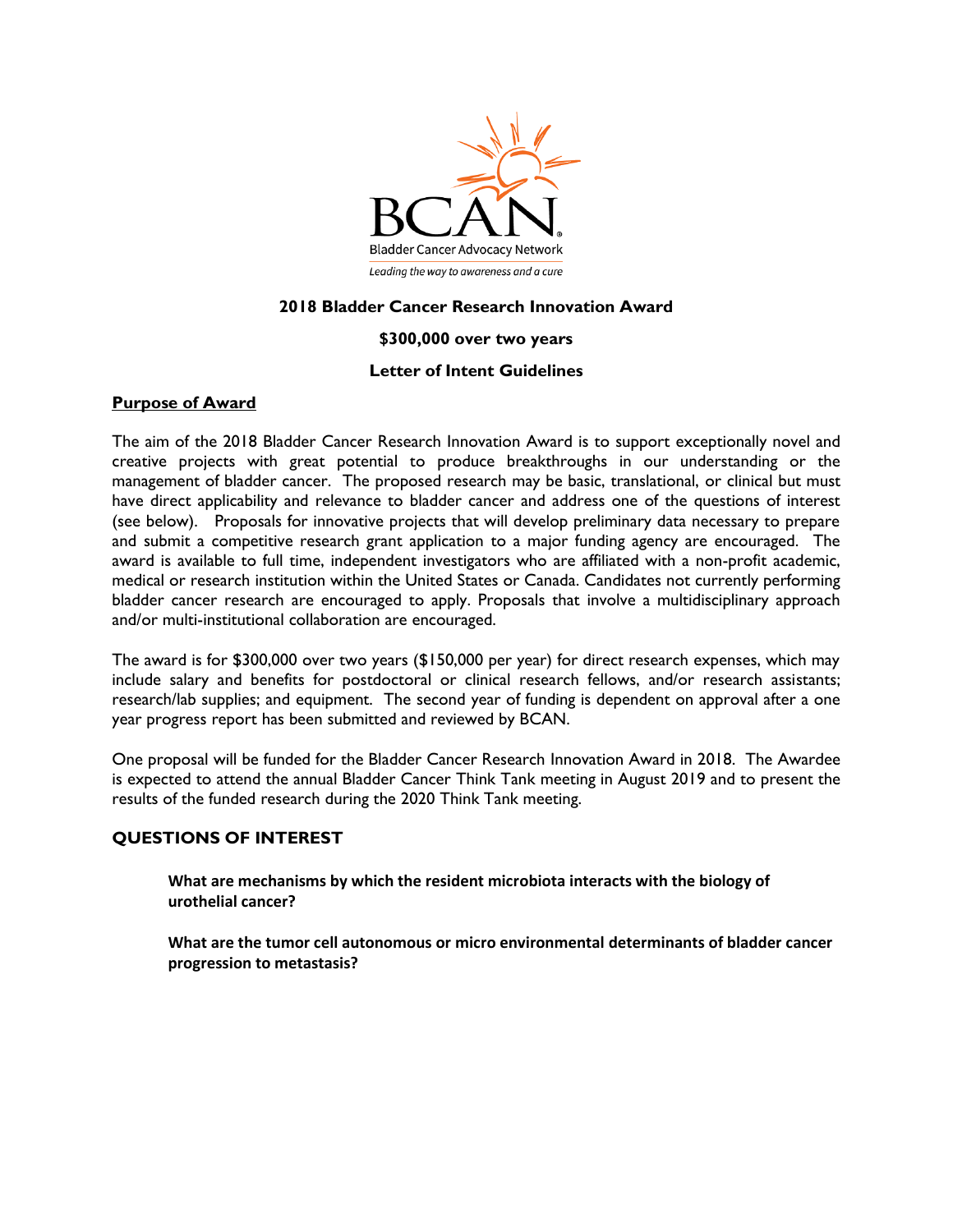## **Application Process**

Interested applicants must submit a Letter of Intent by Wednesday, February 21, 2018. The Letters of Intent will be reviewed by members of the Innovation Award Scientific Review Group and those applicants whose Letters of Intent are deemed most meritorious will be invited to submit full research proposals and compete for the Award. Applicants will be notified of the decision status of the Letter of Intent by Wednesday, April 4, 2018, and the deadline for complete applications will be Wednesday, May 16, 2018. The award decision will be announced in July 2018.

# **Eligibility**

- 1. Applicant must have a medical and/or doctoral degree (including Ph.D, M.D., D.O., D.D.S, D.V.M, Pharm.D., Sc.D, D.N.S. or equivalent doctoral degree) in the biomedical field.
- 2. Applicant must be an independent investigator affiliated with a non-profit academic, medical or research institution within the United States or Canada. Proof of permanent resident status or a valid work visa is required if the applicant is not an American or Canadian citizen. Employees or subcontractors of a for-profit private industry are not eligible for the award, but may serve as Collaborators for another applicant.
- 3. Any individual who current holds an active BCAN Young Investigator Award may not apply.
- 4. Any individual who has previously received a BCAN Research Innovation Award may not apply.
- 5. Investigators may not apply both for this Award and for a BCAN Young Investigator Award.
- 6. BCAN will not discriminate on the basis of gender, race, ethnicity, creed, religion, sexual orientation, disability, nationality, age or any other factor irrelevant to the quality of the application.
- 7. Applications may have co-principal investigators (PI). However, applicants should make the rationale for this choice clear to the reviewers

# **Letter of Intent Description**

- 1. The Letter of Intent is limited to 2 pages and must describe the proposed bladder cancer research project, including the Specific Aims; Rationale, Methodology and Approach; Statement of Innovation (describing how the proposed study employs a new idea and/or innovative approach); and Statement of Significance and Relevance to bladder cancer and one of the questions of interest.
- 2. Must be in English. Please follow NIH guidelines:
	- Paper Size: 8.5" x 11"
	- Margins: at least 1/2" all sides.
	- Font: Arial, Helvetica, Palatino, Times New Roman or Georgia at least 11pt (or larger).
- 3. Relevant references must be attached and are limited to 2 pages.
- 4. The applicant's biographical sketch [\(NIH Form\)](https://grants.nih.gov/grants/forms/biosketch.htm) must be attached and is limited to 4 pages. For applications with co-PIs, each PI's bio sketch must be included. Co-investigator bio sketches are not required for the LOI.
- 5. Scientific abstract is limited to 2000 characters including spaces (approximately 250 words). This abstract must provide a clear, concise and comprehensive overview of the proposed bladder cancer research project.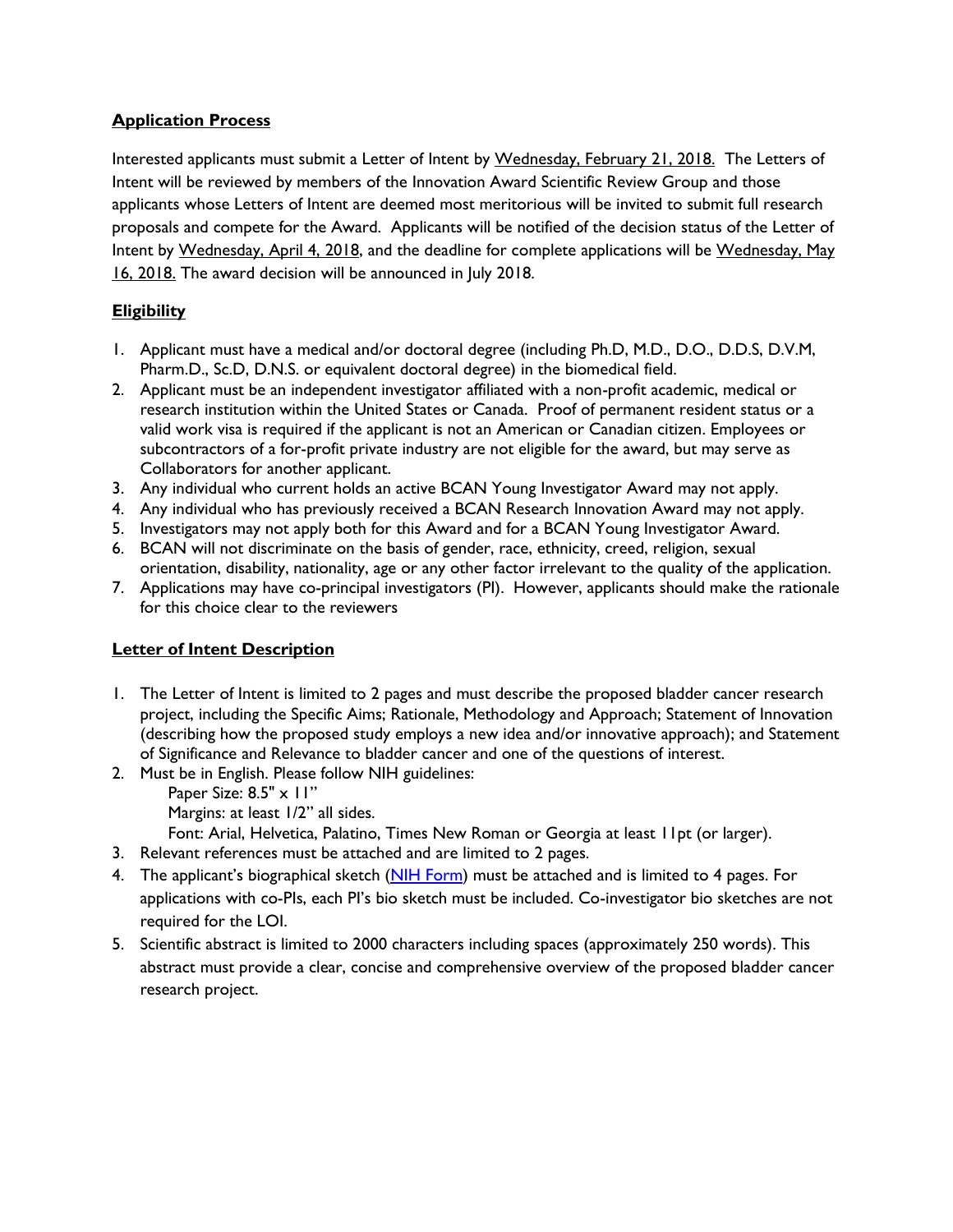### **Evaluation Process and Criteria**

Letters of Intent will be reviewed by the Innovation Award Scientific Review Group, comprised of medical experts recognized for their own accomplishments in cancer research and as leaders in the field. Those applicants whose Letters of Intent are deemed most meritorious will be invited to submit full research proposals and compete for the Award.

The Scientific Review Group will also review and score the full applications based on the merits of the research proposals. The Award review process is based on the peer review system utilized by the National Institutes of Health (NIH). Any reviewer with a conflict of interest is excused from voting on a specific application.

The Chair of the Scientific Review Group will present the highest ranked proposals to the Bladder Cancer Research Network Management Committee (comprised of members of BCAN's Scientific Advisory Board, as well as patient advocates), which will review the ranking of the top applications and recommend the final Award decision, based on all included criteria specified in the RFA, for approval by the BCAN Board of Directors. Any member of the Management Committee or the BCAN Board of Directors with a conflict of interest is excused from voting on the Award decisions.

Evaluation of Letters of Intent and invited Applications will include the following criteria:

- *Responsiveness to RFA*: Does the proposal address one of the questions of interest outlined in the RFA?
- *Investigator:* Does the applicant have appropriate experience and training to successfully complete the proposed project? Has the applicant achieved, or have the potential of achieving, a track record of accomplishments to advance the field of bladder cancer research?
- **Innovation:** Does the application challenge and seek to shift current research or clinical practice patterns by utilizing novel theoretical concepts, approaches or methodologies, instrumentation or interventions?.
- *Significance:* If the aims of the project are achieved, how will scientific knowledge, technical capability, and/ or clinical practice be improved?
- *Approach:* Are the overall strategy, methodology, and analyses well-reasoned and appropriate to accomplish the specific aims of the project? Are potential problems, alternative strategies and benchmarks for success presented? Is the budget fully justified and reasonable in relation to the proposed project?
- *Environment:* What institutional support, equipment and resources are available to the applicant and are they adequate to successfully complete the proposed project?

### **Letter of Intent Filing Instructions**

All applicants for the Bladder Cancer Research Innovation Award must submit a Letter of Intent online by Wednesday, February 21, 2018 at 5:00 PM U.S. Eastern Time using the proposalCentral website at <https://proposalcentral.altum.com/default.asp?GMID=102>